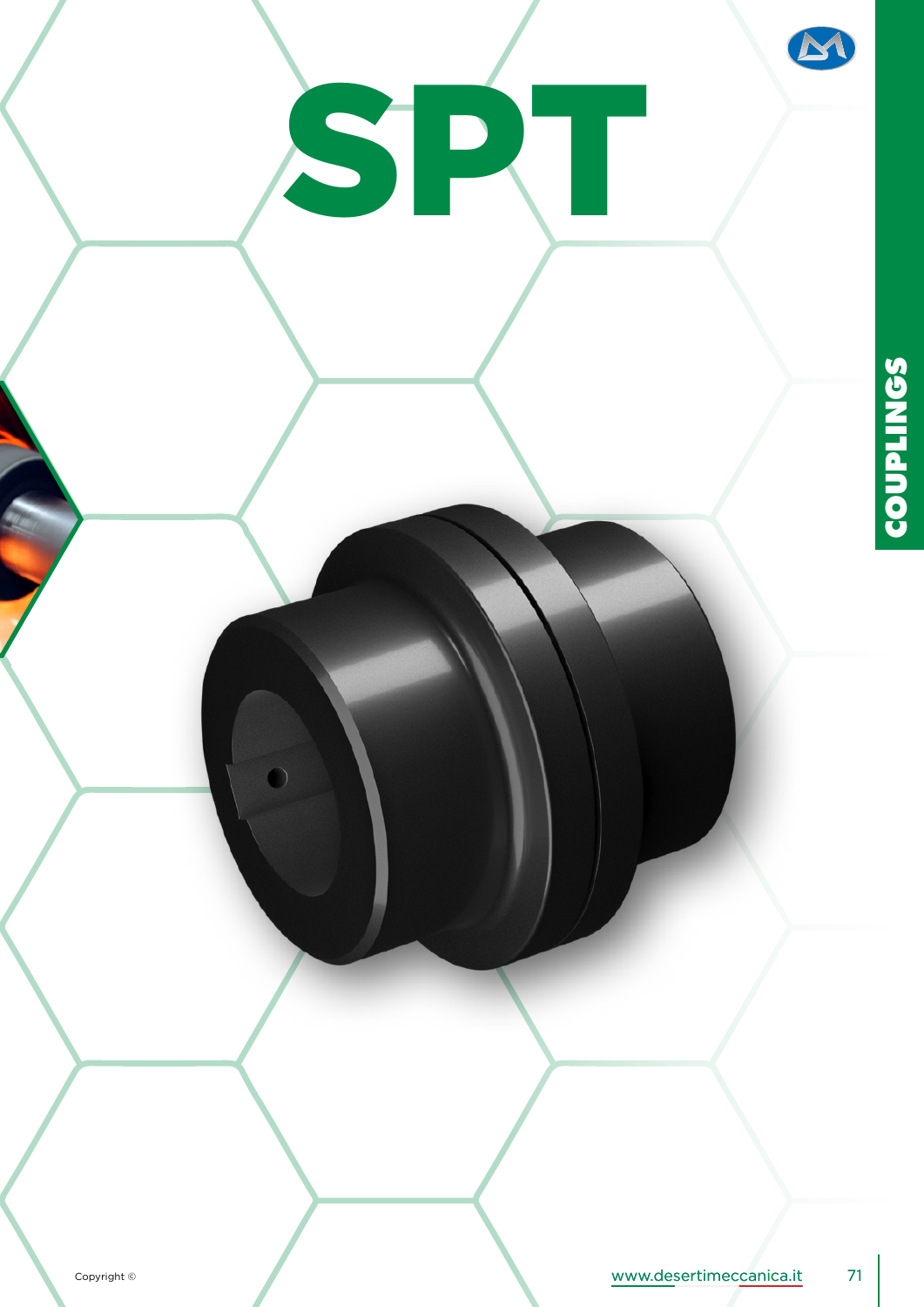

# **GIUNTI A TASSELLI - Serie SPT**

*COUPLINGS SPT - Series*



*I EN*

**GHISA EN GJL 250 PRODUZIONE DESERTI MECCANICA** *CAST IRON* **EN GJL 250***, DESERTI MECCANICA PRODUCTION*

## SERIE SPT

**GIUNTI A TASSELLI**

GIUNTI A TASSELLI

Il giunto DESERTI è composto da due mozzi dentati (maschio e femmina) tra loro solidali. Sul semi giunto femmina sono inseriti i tasselli elastici con mescola speciale ad alta resistenza che lavorano a compressione e sono elastici torsionalmente. Possono lavorare in entrambi i sensi di rotazione, nonché per esercizio reversibile e assorbono anche urti derivanti da carichi disuniformi ed alternati, assicurano la compensazione di eventuali piccoli errori di allineamento tra macchina motrice e condotta derivanti ad esempio da possibili errori di montaggio, da effetti di dilatazioni termiche, da elasticità delle strutture portanti, da piccoli assestamenti delle fondazioni, ecc.

I giunti DESERTI in esecuzione standard vengono costruiti in ghisa grigia EN GJL 250 UNI EN 1561.

I tasselli elastici, nella versione standard per temperature da -20° a +80°C, sono costruiti con una mescola antiolio, durezza 75-80 shore, adatta a sopportare elevati carichi di lavoro; sono disponibili anche tasselli con mescola per temperature fino a -50°C.

## *SPT SERIES*

*The DESERTI coupling is composed by two integral toothed crowns (male and female). In the female half coupling are fitted the high resistance resilient rubber elements, which work by compression. The DESERTI couplings have torsional elasticity. They can work in both rotational directions as well as for reversals operation and also shock absorbing resulting from non uniform and alternating loads, ensure the compensation of any small misaligments error, between the driving and the driven machines due to, for instance, possible unproper assembling, thermal expansion effects, main structure elasticity, small foundation settling etc.. The DESERTI couplings in the standard version are made of graycast iron EN GJL 250 UNI EN 1561. The elastic rubber elements, in the standard version for temperatures from -20° to + 80°C, are manufactured with the oil resistant compund, hardness 75-80 shore, designed to withstand high workloads; are also available elastic rubber elements with compound for temperatures up to -50°C.*



**Disallineamento Assiale Disallineamento Radiale Disallineamento Angolare**





*Axial Misalignment Radial Misalignment Angular Misalignment*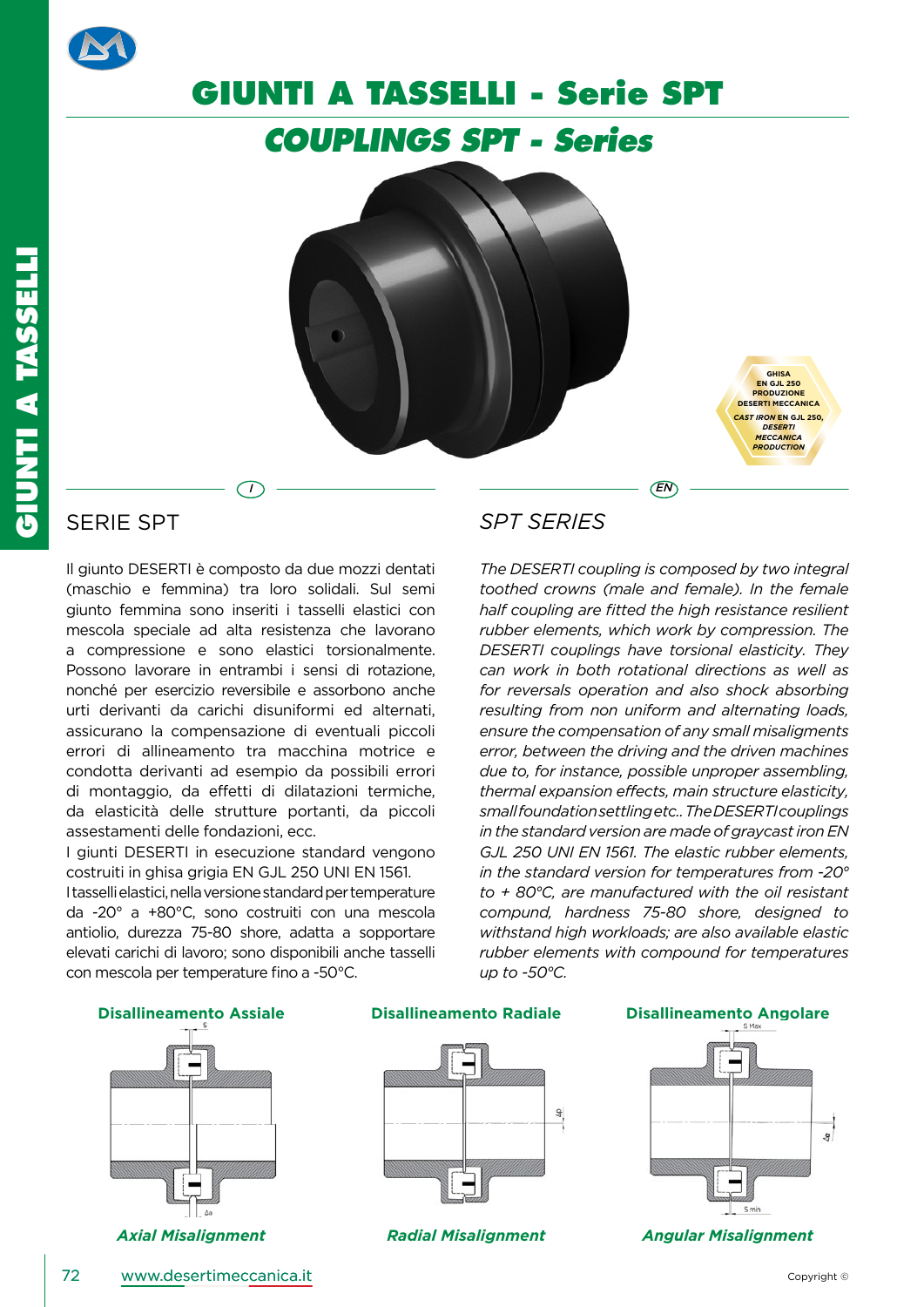





| <b>Tipo</b><br><b>Type</b> | Coppia<br><b>Torque</b> | $\overline{A}$ | <b>B1 - B2 H7</b><br>[mm] |     | $\mathbf C$ | D  | E.  | F   | G.  |       | Velocità Max.<br>Max. Speed | Peso<br><b>Weight</b> |
|----------------------------|-------------------------|----------------|---------------------------|-----|-------------|----|-----|-----|-----|-------|-----------------------------|-----------------------|
|                            | [Nm]                    | [mm]           | min                       | max | [mm]        |    |     |     |     | [rpm] | [Kg]                        |                       |
| 50                         | 220                     | 65             | $\overline{\phantom{a}}$  | 40  | 98          | 10 | M5  | 92  | 45  | 2     | 6500                        | 2.7                   |
| 70                         | 380                     | 85             |                           | 50  | 125         | 15 | M6  | 112 | 55  | 2     | 5000                        | 5.5                   |
| 90                         | 670                     | 110            | $\overline{\phantom{0}}$  | 65  | 155         | 15 | M8  | 122 | 60  | 2     | 4000                        | 9.5                   |
| 115                        | 1000                    | 130            | 35                        | 80  | 180         | 15 | M10 | 143 | 70  | 3     | 3500                        | 16                    |
| 140                        | 1700                    | 170            | 45                        | 100 | 220         | 25 | M12 | 203 | 100 | 3     | 3000                        | 34                    |
| 170                        | 3500                    | 200            | 60                        | 120 | 270         | 30 | M14 | 244 | 120 | 4     | 2500                        | 59                    |
| 200                        | 6400                    | 235            | 75                        | 140 | 310         | 35 | M16 | 286 | 140 | 6     | 2000                        | 68                    |

| <b>Tipo</b><br><b>Type</b> | <b>Rigidità torsionale</b><br>[KNm/rad] | <b>Angolo</b><br>torsionale | <b>Disallineamenti Max.</b><br><b>Max. Misalignment</b> |                       |                       |  |
|----------------------------|-----------------------------------------|-----------------------------|---------------------------------------------------------|-----------------------|-----------------------|--|
|                            |                                         | $\mathsf{I}^{\circ}$        | ΔAng.<br>$\mathbb{I}^{\circ}$                           | $\Delta$ Rad.<br>[mm] | $\Delta$ Ass.<br>[mm] |  |
| 50                         | 1.5637                                  | 7°54'                       |                                                         | O.2                   |                       |  |
| 70                         | 3.7114                                  | 5°44'                       |                                                         | 0.2                   |                       |  |
| 90                         | 8.7229                                  | 4°19'                       |                                                         | 0.2                   |                       |  |
| 115                        | 15.445                                  | 3°53'                       | 0°30'                                                   | 0.3                   | 1.5                   |  |
| 140                        | 32,800                                  | 3°03'                       |                                                         | 0.3                   | 1.5                   |  |
| 170                        | 57.354                                  | 3°31'                       |                                                         | 0.4                   | 2                     |  |
| 200                        | 111.57                                  | 3°14'                       |                                                         | 0.5                   | 2.5                   |  |

**COUPLINGS**

**COUPLINGS** 

• I pesi si riferiscono al foro grezzo • *The weights refer to the pilot bore*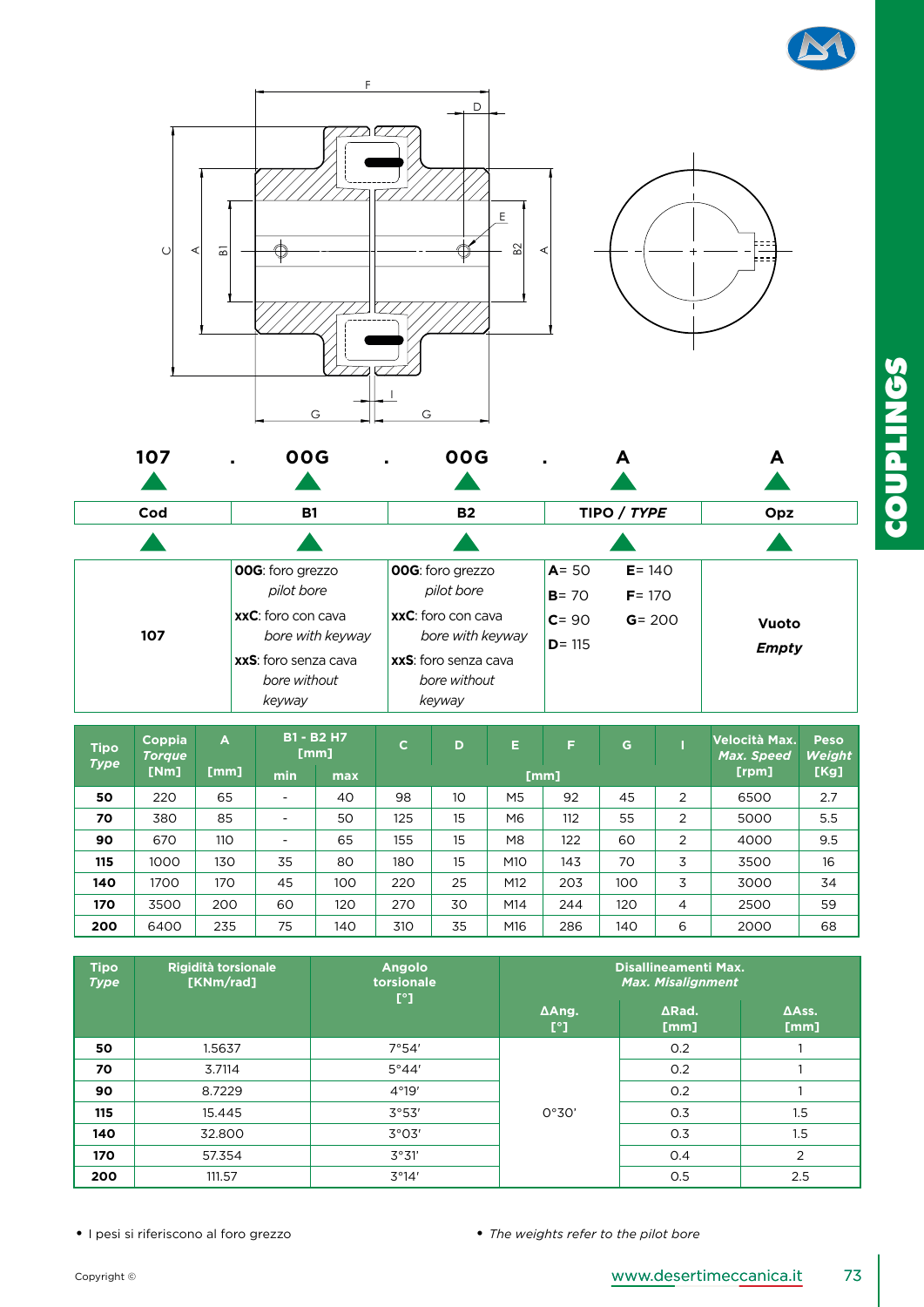



# *Insights - SPT Series*

*I EN*

Selezione del giunto in base alla potenza

*Selection of coupling based on power*

$$
Tdisp \; [Nm] = \frac{Kw \times 9550}{r.p.m.}
$$

I giunti inseriti a catalogo sopportano una coppia massima Tmax pari a 2 volte la coppia nominale Tn.

fl = fattore di carico (vedere tab. pag 68) ft = fattore termico fs = fattore di servizio  $fs = fl \times ft$ 

*The couplings included in the catalog can withstand a maximum torque Tmax of 2 times the nominal torque Tn.*

*fl = load factor* (see tab. pag 68) *ft = thermal factor fs = service factor fs = fl x ft*

| $\Delta t$ Intervallo di temperatura in prossimità del giunto | Da -20° a +40° $\,$                      | Da +40 $^{\circ}$ a +60 $^{\circ}$ | Da +60 $^{\circ}$ a +80 $^{\circ}$       |
|---------------------------------------------------------------|------------------------------------------|------------------------------------|------------------------------------------|
| $\Delta t$ Temperature range in the coupling proximity        | From -20 $^{\circ}$ up to +40 $^{\circ}$ | From $+40^\circ$ up to $+60^\circ$ | From +60 $^{\circ}$ up to +80 $^{\circ}$ |
| <b>Fattore termico ft</b><br>Thermal factor ft                | 1.0                                      | l.4                                | 1.8                                      |

$$
Tn = Tdisp \times fs
$$

**ATTENZIONE!** Per un corretto funzionamento, il giunto deve essere selezionato conformemente a quanto sopra riportato con un fattore di servizio adeguato alla relativa applicazione e ambiente di utilizzo. In caso di modifica delle condizioni di esercizio (p. es. potenza, numero di giri, frequenza di avviamento, modifiche alla macchina motrice e condotta, temperature in prossimità del giunto) è necessaria una verifica della selezione.

*ATTENTION! For a correct working, the couplings have to be chosen according to the data given on the above tables with a service factor suitable for the application and the working surroundings. In case of working condition modification (i.e. power, RPM, start-up frequency, modification to the driving and driven machines, coupling proximity temperature) it is necessary to verify the coupling choice.*